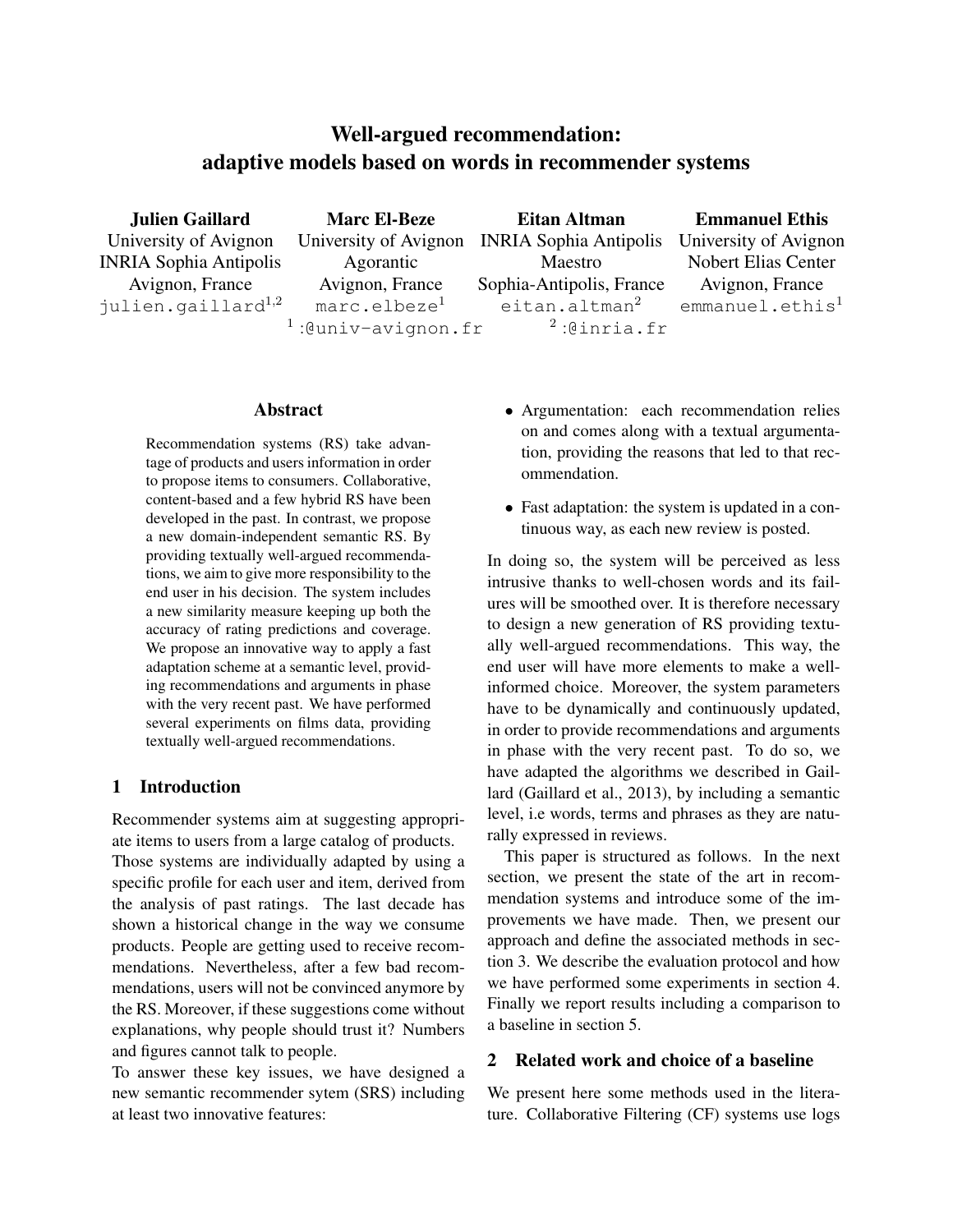of users, generally user ratings on items (Burke, 2007; Sarwar et al., 1998). In these systems, the following assumption is made: if user  $a$  and user  $b$  rate  $n$  items similarly, they will rate other items in the same way (Deshpande and Karypis., 2004). This technique has many well-known issues such as the "cold start" problem, i.e when new items or users appear, it is impossible to make a recommendation, due to the absence of rating data (Schein et al., 2002). Other limitations of RS are sparsity, scalability, overspecialization and domain-dependency problems.

In Content Based Filtering (CBF) systems, users are supposed to be independent (Mehta et al., 2008). Hence for a given user, recommendations rely only on items he previously rated.

Some RS incorporate semantic knowledge to improve quality. Generally, they apply a conceptbased approach to enhance the user modeling stage and employ standard vocabularies and ontology resources. For instance, ePaper (scientific-paper recommender), computes the matching between the concepts constituting user interests and the concepts describing an item by using hierarchical relationships of domain concepts (Maidel et al., 2008). Codina and Ceccaroni (2010) propose to take advantage of semantics by using an interest-prediction method based on user ratings and browsing events.

However, none of them are actually based on the user opinion as it is expressed in natural language.

#### 2.1 Similarity measures

Similarity measures are the keystone of RS (Herlocker et al., 2005). Resnick (1997) was one of the first to introduce the Pearson correlation coefficient to derive a similarity measure between two entities. Other similarity measures such as Jaccard and Cosine have been proposed (Meyer, 2012). Let  $S_u$  be the set of items rated by  $u$ ,  $T_i$  the set of users who have rated item  $i, r_{u,i}$  the rating of user u on item  $i$ and  $\overline{r_x}$  the mean of x (user or item). PEA(i,j) stands for the Pearson similarity between items  $i$  and  $j$  and is computed as follows:

$$
\frac{\sum_{u \in T_i \cap T_j} (r_{u,i} - \overline{r_i})(r_{u,j} - \overline{r_j})}{\sqrt{\sum_{u \in T_i \cap T_j} (r_{u,i} - \overline{r_i})^2 \sum_{u \in T_i \cap T_j} (r_{u,j} - \overline{r_j})^2}} \quad (1)
$$

In the remainder, the Pearson similarity measure will be used as a baseline. The Manhattan Weighted and Corrected similarity (MWC), that we introduced in (Gaillard et al., 2013), will be used as a point of comparison as well<sup>1</sup>. Again, for none of them, textual content is taken into account.

### 2.2 Rating prediction

Let  $i$  be a given item and  $u$  a given user. We suppose the pair  $(u, i)$  is unique. Indeed, most of social networks do not allow multiple ratings by the same user for one item. In this framework, two rating prediction methods have to be defined: one user oriented and the other item oriented. *Sim* stands for some similarity function in the following formula.

$$
rating(u, i) = \frac{\sum_{v \in T_i} Sim(u, v) \times r_{v,i}}{\sum_{v \in T_i} |Sim(u, v)|}
$$
 (2)

A symmetrical formula for items  $rating(i, u)$  is derived from and combined with (2).

$$
\hat{r}_{u,i} = \beta \times rating(u,i) + (1-\beta) \times rating(i,u)
$$
 (3)

### 3 Methods

In this section, we describe the methods we have used and propose some of the enhancements we have elaborated in our system. In formula (2),  $Sim$  can be replaced by several similarity such as Pearson, Cosine or MWC similarity (Tan et al., 2005). All these methods provide a measurement of the likeness between two objects. We then conclude if two users (or items) are "alike" or not. One has to define what "alike" should mean in this case. If two users rate the same movies with equals ratings, then these similarities will be maximal. However, they may have rated identically but for completely different reasons, making them not alike at all. Moreover, none of these similarity measures can express why two users or items are similar. This is due to the fact that they rely on ratings only.

#### 3.1 New similarity based on words

We propose a new similarity method, taking into account words used by users in their past reviews about items. In the remainder, we call it the *Word Based Similarity* (WBS). Each user x (or item) has a vocabulary set  $V_x$  and each word  $w$  in it is associated

<sup>&</sup>lt;sup>1</sup>Details on MWC can be found in supplementary material.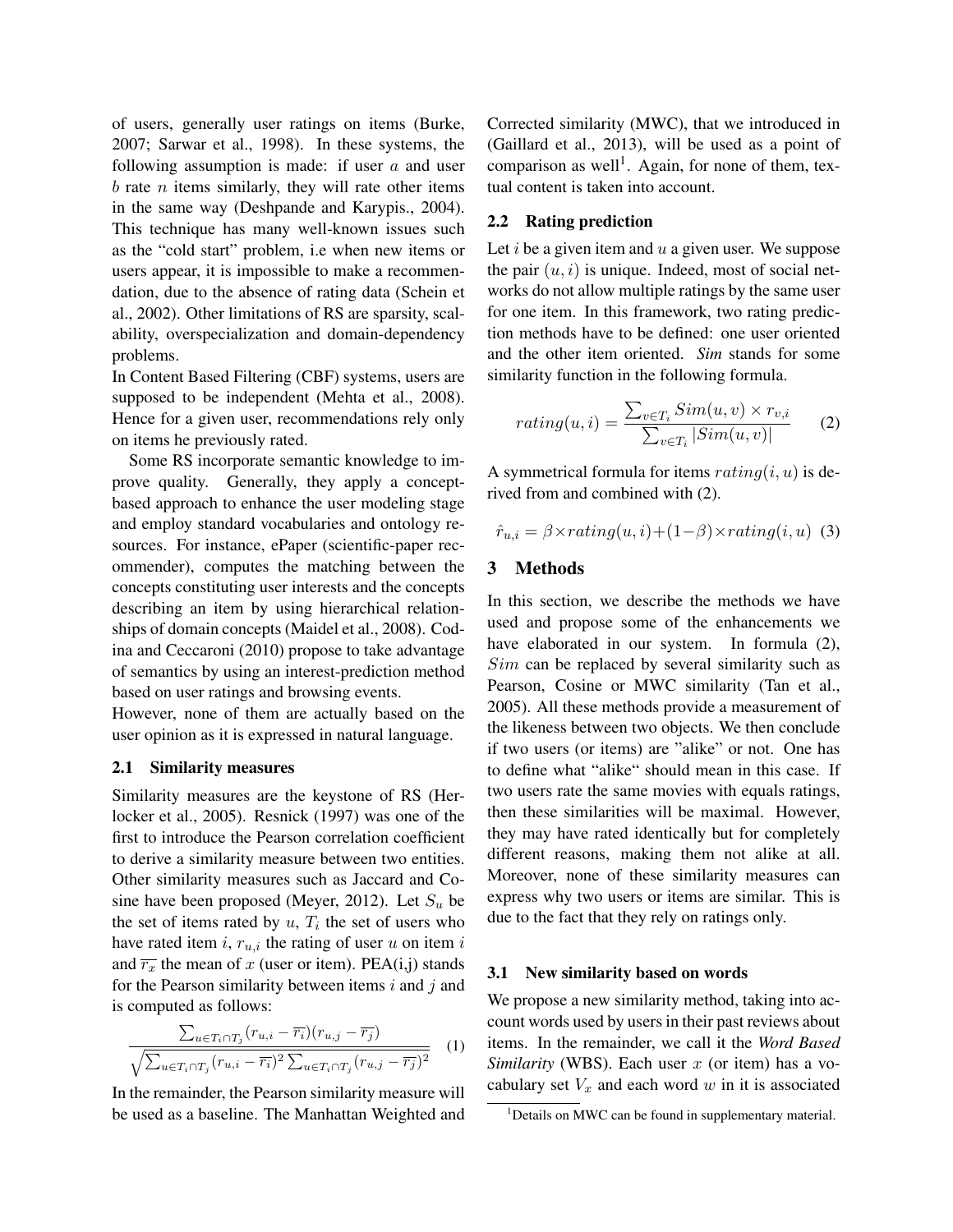with a set of ratings  $\mathbf{R}_{w,x}$  and an average usage rating  $\overline{r_w}$ . In order to balance the contribution of each word, we define a weight function  $F_w$ , mixing the well-known Inverse Document Frequency  $IDF(w)$ with the variance  $\sigma_w^2$ . Common words and words w associated with very heterogenous ratings  $\mathbf{R}_{w,x}$  (i.e. a high variance) will have a smaller weight in the similarity.  $N_w$  is the number of items in which the word w appears.  $N_{tot}$  is the total number of items.  $D$  is the maximum difference between two ratings. Note that  $F_w$  has to be updated at each iteration.

$$
F_w = -\log\left(\frac{N_w}{N_{tot}}\right) \times \frac{1}{\sigma_w^2} \tag{4}
$$

$$
WBS(x,y) = \frac{\sum_{w \in V_x \cap V_y} (D - |\overline{r_{w,x}} - \overline{r_{w,y}}|) F_w}{D \times |V_x \cap V_y| \sum_{w \in V_x \cap V_y} F_w}
$$
\n(5)

# 3.2 Adaptation

An adaptive framework proposed in (Gaillard et al., 2013) allows the system to have a dynamic adaptation along time, overcoming most of the drawbacks due to the cold-start. The authors have designed a dynamic process following the principle that every update  $(u, i)$  needs to be instantly taken into account by the system. Consequently, we have to update the  $\sigma_w^2$  and IDF(w) at each iteration, for every word. Paying attention to avoid a whole re-estimation of these two variables, we derived an iterative relation for the two of them<sup>2</sup>. We thus reduced the complexity by one degree, keeping our system very wellfitted to dynamic adaptation.

#### 3.3 Textual recommendation

The main innovative feature of our proposal is to predict what a user is going to write on an item we recommend. More precisely, we can tell the user why he is expected to like or dislike the recommended item. This is possible thanks to the new similarity measure we have introduced (WBS). Let us consider a user  $u$  and an item  $i$ . To keep it simple, the system takes into account what  $u$  has written on other items in the past and what other users have written on item  $i$ , by using WBS. The idea consists in extracting what elements of i have been liked or disliked by other users, and what  $u$  generally likes.

At the intersection of these two pieces of information, we extract a set of matching words that we sort by relevance using  $F_w$ . Then, by taking into account the ratings associated with each word, we define two sub-sets  $P_w$  and  $N_w$ .  $P_w$  contains what user  $u$  is probably going to like in  $i$  and  $N_w$  what  $u$ may dislike. Finally, we provide the most relevant arguments contained in both  $P_w$  and  $N_w$ , and each of them is given in the context they have been used for item i. As an example, some outputs are shown in section 5.2.

### 4 Evaluation criteria

We present here the evaluation protocol we designed. It should be noted that we are not able to make online experiments. Therefore, we can not measure the feedback on our recommendations. However, the cornerstone of recommender system is the accuracy of rating predictions (Herlocker et al., 2004). From this point of view, one could argue that the quality of a recommender engine could be assessed by its capacity to predict ratings. It is thus possible to evaluate our system comparing the prediction  $\hat{r}_{u,i}$  for a given pair  $(u, i)$ , with the actual real rating  $r_{u,i}$ .

The classical metrics<sup>3</sup> (Bell et al., 2007) *Root Mean Square Error* (RMSE) and *Mean Absolute Error* (MAE) will be used to evaluate our RS.

Last but not least, we make the following assumption: if WBS results are as good as MWC's, the words presented by the system to users as arguments are likely to be relevant.

#### 5 Experiments

This work has been carried out in partnership with the website Vodkaster<sup>4</sup>, a Cinema social network. Researchers have used other datasets such as the famous Netflix. Unfortunately, the latter does not include textual reviews. It is therefore strictly impossible to experiment a SRS on such a dataset.

#### 5.1 Corpus

The corpus has been extracted from Vodkaster's database. Users post *micro-reviews* (MR) to express their opinion on a movie and rate it, within a

<sup>&</sup>lt;sup>2</sup>More details can be found in the supplementary material.

 $3$ Details on metrics are given in the supplementary material. <sup>4</sup>www.vodkaster.com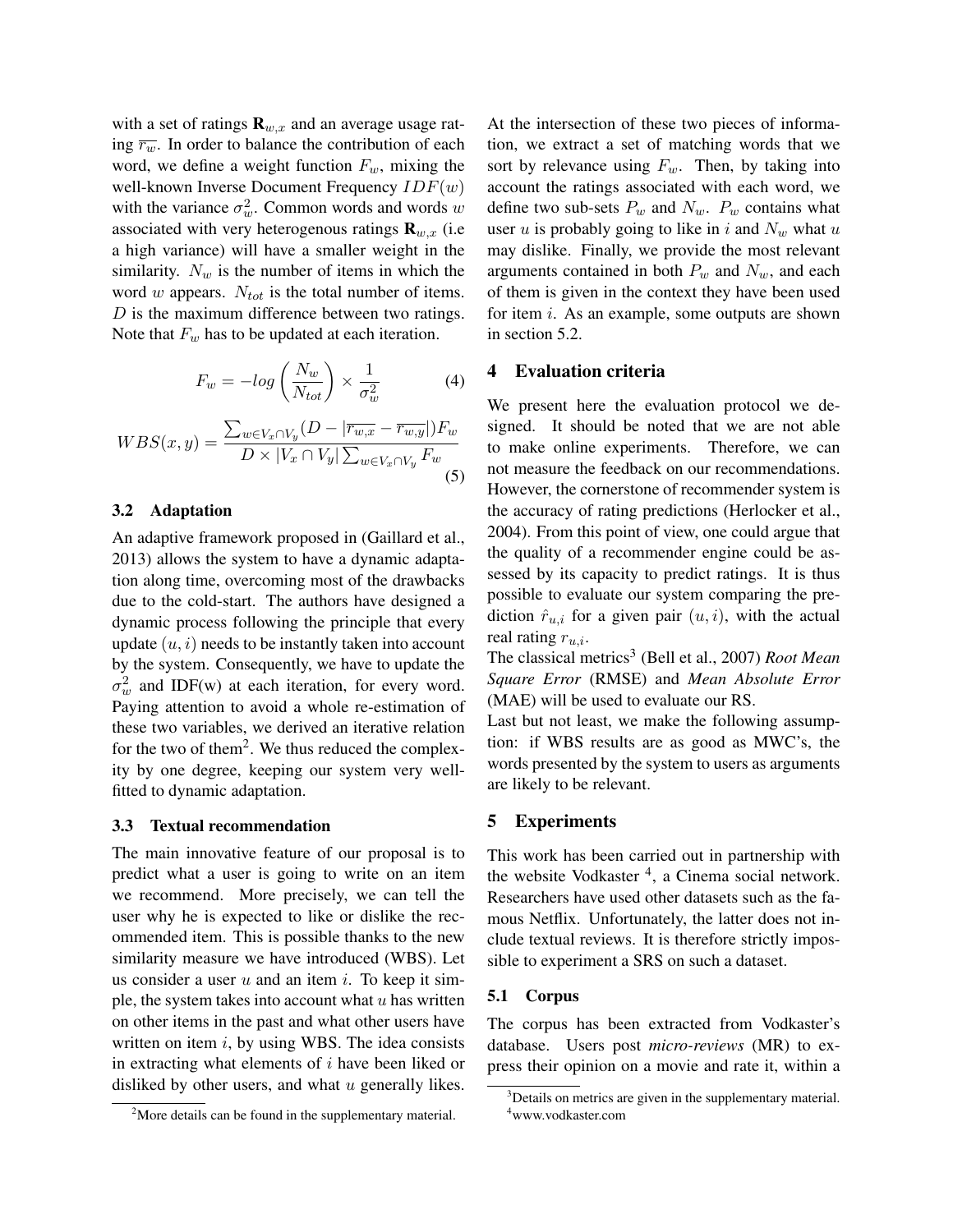140 characters Twitter-like length limit. We divided the corpus into three parts, chronologically sorted: training  $(Tr)$ , development  $(D)$  and test  $(T)$ . Note that in our experiments, the date is taken into account since we also work on dynamic adaptation.

|             | Тr    | D    | $Tr+D$ |      |
|-------------|-------|------|--------|------|
| <b>Size</b> | 55486 | 9892 | 65378  | 9729 |
| Nb of Films | 8414  | 3184 | 9130   | 3877 |
| Nh of Users | 1627  | 675  | 1855   | 706  |

Table 1: Statistics on the corpus

# 5.2 Results

Figure 1 compares four different methods: the classical Pearson (PEA) method that does not allow quick adaptation, the MWC method with and without quick adaptation MNA and ours (WBS). Within



Figure 1: Evolution of accuracy as a function of coverage for PEA, MWC and WBS methods on D corpus.

the confidence interval, in terms of accuracy, the same perfomances are obtained by MWC and WBS. Both outperform<sup>5</sup> PEA and MNA. Our word based approach is thus able to offer the arguments feature without any loss of perfomances with respect to any others RS methods that we know of.

In Table 2, we set a constant coverage (2000 predictions) in order to be able to compare results obtained with different methods.

| Corp. | Met.       | <b>RMSE</b> | <b>MAE</b> | $%$ Acc. | CI   |
|-------|------------|-------------|------------|----------|------|
| D     | <b>PEA</b> | 0.99        | 0.76       | 86.41    | 1.49 |
| E     | <b>MNA</b> | 0.93        | 0.72       | 90.75    | 1.26 |
| V     | <b>MWC</b> | 0.89        | 0.69       | 92.95    | 1.12 |
|       | <b>WBS</b> | 0.89        | 0.70       | 92.45    | 1.16 |
| T     | <b>PEA</b> | 1.01        | 0.78       | 86.02    | 1.51 |
| E     | <b>MNA</b> | 0.98        | 0.75       | 90.04    | 1.30 |
| S     | <b>MWC</b> | 0.92        | 0.71       | 91.46    | 1.22 |
| T     | WBS        | 0.94        | 0.72       | 91.15    | 1.24 |

Table 2: Results with Pearson (PEA), MWC, MWC without Adaptation (MNA), WBS. CI is the radius confidence interval estimated in % on accuracy (Acc.).

MNA (MWC without adaptation) being better and more easily updated than Pearson (PEA), we have decided to use the adaptive framework only for MWC. Moreover, for Pearson dynamic adaptation, the updating algorithm complexity is increased by one degree.

We want to point out that the results are the same for both MWC and WBS methods, within a confidence interval (CI) radius of 1.16%. From a qualitative point of view, these results can be seen as an assessment of our approach based on words.

Example of outputs: The movie *Apocalypse Now* is recommended to user Theo6 with a rating prediction equal to 4.3. Why he might like: *some brillant moments* (0.99), *among the major masterpiece* (0.91), *Vietnam's hell* (0.8); dislike: *did not understand everything but...* (0.71).

The data we have does not contain the information on the reaction of the user to the recommendation. In particular, we do not know if the textual argumentation would have been sufficient for convincing Theo6 to see the film. But we know that after seeing it, he put a good rating (4.5/5) on this movie.

 $5$ Note that the key point here is the comparison of results obtained with the baseline and with the method we propose. Both of them have been evaluated with the same protocol: RMSE is computed with respect to rating predictions above some empirical threshold as done in (Gaillard et al., 2013).